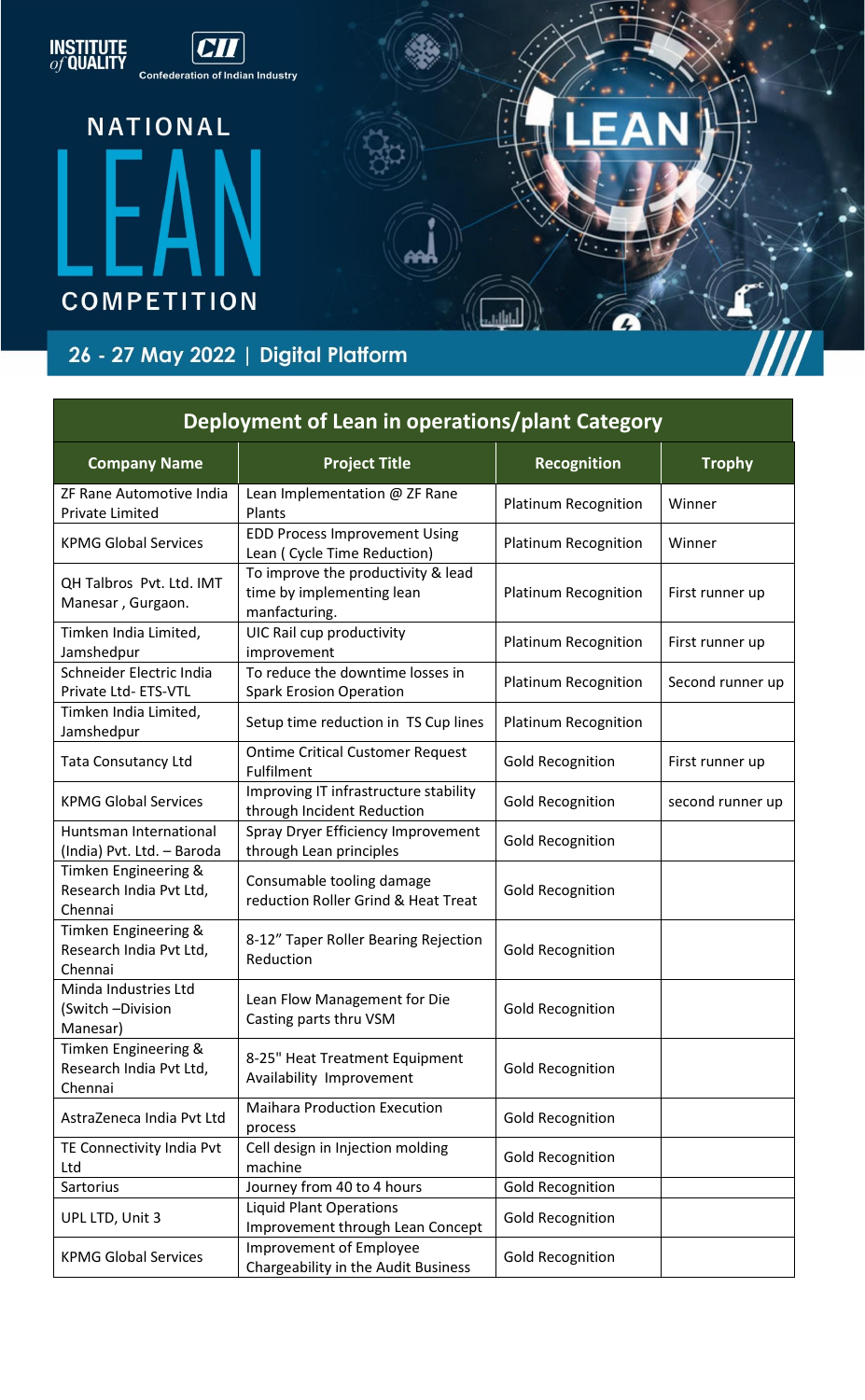| <b>KPMG Global Services</b>                                | <b>IAER Process Streamlining Using</b><br>Lean                                | <b>Gold Recognition</b>   |  |
|------------------------------------------------------------|-------------------------------------------------------------------------------|---------------------------|--|
| UPL LTD, Unit 3                                            | Advancement in Handling Hazardous<br>waste by practicing Lean<br>methodology. | <b>Silver Recognition</b> |  |
| Schneider electric India<br>private limited,<br>Ahmednagar | <b>Smart Aux Switches Testing Device</b>                                      | <b>Silver Recognition</b> |  |
| Moog India Technology<br>Center(MITC)                      | <b>MITC Operations Transformation</b><br><b>Through LEAN</b>                  | <b>Silver Recognition</b> |  |
| <b>Allianz Services Private</b><br>Limited, Trivandrum     | Project SAPS (Seven Account Process<br>Simplification)                        | <b>Silver Recognition</b> |  |

| Deployment of Lean in the Upstream/Downstream Value chain Category |                                                                                      |                             |                  |
|--------------------------------------------------------------------|--------------------------------------------------------------------------------------|-----------------------------|------------------|
| <b>Company Name</b>                                                | <b>Project Title</b>                                                                 | <b>Recognition</b>          | <b>Trophy</b>    |
| <b>GE Power India Limited</b>                                      | Lead time reduction of Absorber                                                      | <b>Platinum Recognition</b> | Winner           |
| TIMKEN INDIA LIMITED,<br>Jamshedpur                                | Roller First Pass Yield Improvement                                                  | <b>Platinum Recognition</b> | First runner up  |
| Keysight Technologies                                              | Project Propeller - Reducing non<br>preferred manufacturers spend                    | <b>Gold Recognition</b>     | Second runner up |
| <b>KPMG Global Services</b>                                        | Real Estate Management in Hybrid<br>Environment by leveraging Vendor<br>Partnerships | <b>Silver Recognition</b>   |                  |

| Deployment of Lean in Value Enabling/Indirect process Areas Category |                                                                              |                             |                  |
|----------------------------------------------------------------------|------------------------------------------------------------------------------|-----------------------------|------------------|
| <b>Company Name</b>                                                  | <b>Project Title</b>                                                         | <b>Recognition</b>          | <b>Trophy</b>    |
| AstraZeneca India Pvt Ltd                                            | Support requests automation                                                  | <b>Platinum Recognition</b> | Winner           |
| <b>KPMG Global Services</b>                                          | Reduction in Cycle Time of Full and<br>Final process                         | <b>Platinum Recognition</b> | Winner           |
| <b>Tata Consutancy Ltd</b>                                           | Reduction in online orders decline<br>rate                                   | <b>Gold Recognition</b>     | First runner up  |
| Keysight Technologies                                                | Re-Engineering Shutdown/Startup of<br><b>Multiple BI Application Process</b> | <b>Platinum Recognition</b> | First runner up  |
| Keysight Technologies                                                | Keysight Financial Planning - Digital<br>Transformation                      | <b>Gold Recognition</b>     | Second runner up |
| <b>Tata Consutancy Ltd</b>                                           | Improvement in customer data<br>backup %                                     | <b>Gold Recognition</b>     | second runner up |
| <b>Allianz Services Private</b><br>Limited, Trivandrum               | Project Auto ARC                                                             | <b>Gold Recognition</b>     | second runner up |
| UPL Limited, Unit 01                                                 | To reduce Vehicle Turn around Time<br>by 50%                                 | <b>Gold Recognition</b>     |                  |
| AstraZeneca India Pvt Ltd                                            | Offboarding process                                                          | <b>Gold Recognition</b>     |                  |
| Wipro Limited, Bangalore                                             | Improvement in automation<br>accuracy of manage access to shared<br>folders  | <b>Silver Recognition</b>   |                  |
| <b>Tata Consutancy Ltd</b>                                           | Aged invoice reduction for media<br>business                                 | <b>Silver Recognition</b>   |                  |
| <b>Allianz Services Private</b><br>Limited, Trivandrum               | Project ECB and BP Metrics<br>Consolidation                                  | <b>Bronze Recognition</b>   |                  |